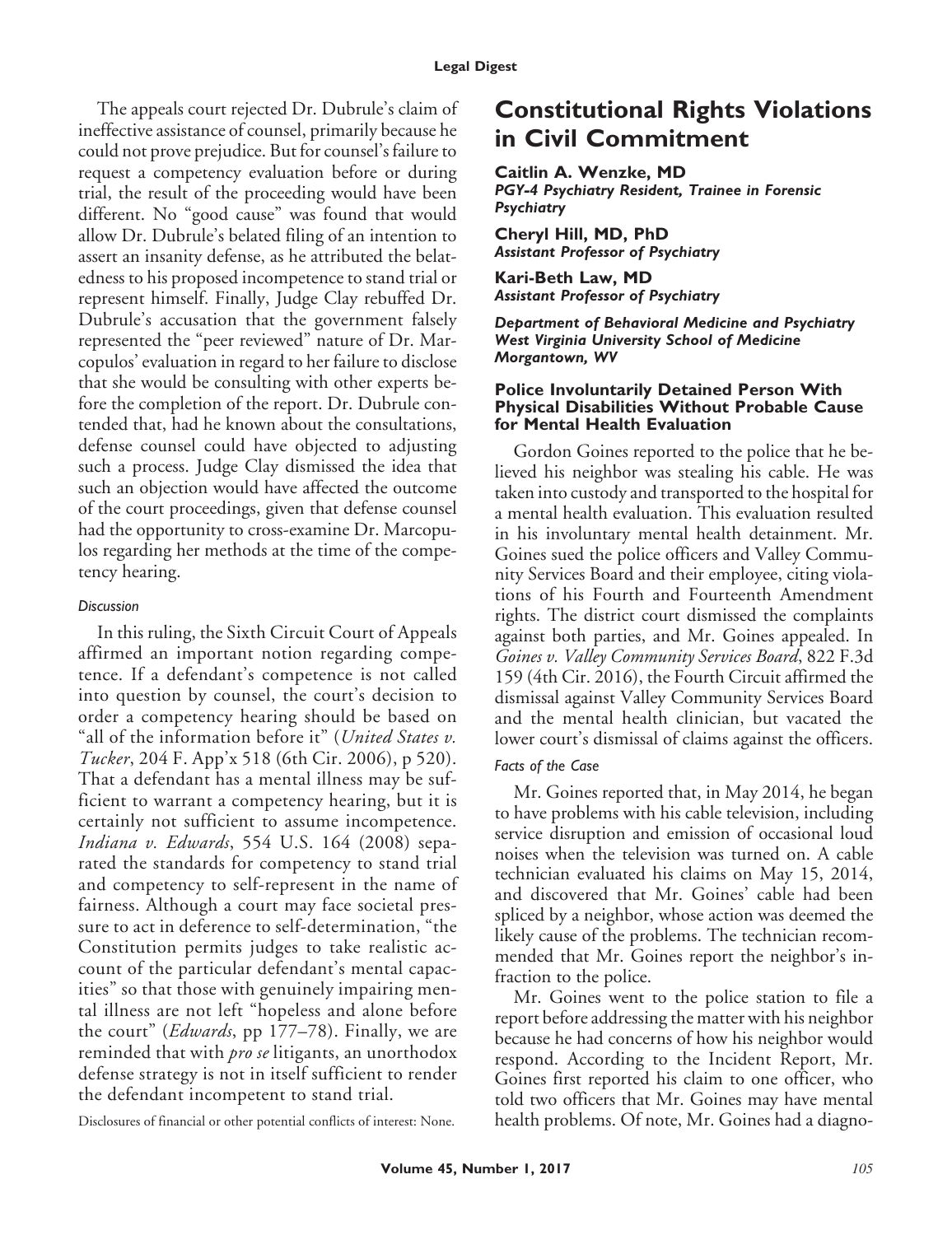### **Legal Digest**

sis of cerebellar ataxia, a neurological condition that has primary symptoms of gait and coordination difficulties and slurred speech. The officers went with Mr. Goines to his apartment to investigate his claims; however, the officers did not turn on the television. The officers asked Mr. Goines if he had mental health diagnoses, which he denied. They then asked if he wished to speak with someone, and he replied that he did, as he believed it was about his cable theft. Mr. Goines was then handcuffed and transported involuntarily to the Augusta County Medical Center, where the officers would not let him go home despite his requests to leave. While at the Medical Center, Mr. Goines was evaluated by an emergency services intake clinician, Jenna Rhodes, who was employed by the Valley Community Services Board. Ms. Rhodes prepared a preadmission screening report, noting her observations that Mr. Goines appeared to be experiencing hallucinations and had made threats in her presence toward his neighbor if released. She noted that the officers had also reported that Mr. Goines made threats and was hallucinating. Ms. Rhodes concluded from the data that Mr. Goines had a mental illness (i.e., psychotic disorder, not otherwise specified) and that he presented a threat to his neighbor's safety. Therefore, she filed a petition for him to be involuntarily detained. The magistrate judge accepted the petition and issued an order for temporary detention. Mr. Goines was taken to Crossroads Mental Health Center, where he was hospitalized until he was discharged on May 20, 2014.

Mr. Goines filed action under 42 U.S.C. §1983 (1996), claiming that his Fourth and Fourteenth Amendment rights were violated when he was seized without probable cause regarding mental illness or dangerousness. He alleged that, although he had physical disabilities (cerebellar ataxia), he did not threaten others or have a mental illness when he sought the assistance of the police. Mr. Goines quoted from the police officer's incident report to support his claim regarding errors that he believed to have been made by the officers. He specifically noted that the officers "ignored or did not take the time to understand'" (*Goines*, p 164) the nature of his problem. He argued that, if the officers had turned on the television, they likely would have heard the reported noises, and he would not have been erroneously seized. He did not dispute the information contained within the screening report authored by Ms. Rhodes.

The district court used the information contained within the complaint, the incident report, and the screening report to dismiss the claims against the officers and to support their entitlement to qualified immunity. The court also dismissed the claims against Ms. Rhodes and Valley Community Services Board, citing that she had probable cause for detainment based on concerns for mental illness and dangerousness. Mr. Goines appealed.

## *Ruling and Reasoning*

The United States Court of Appeals for the Fourth Circuit held that the district court properly dismissed claims against the mental health worker and her employer who had established probable cause for emergency detention on the basis of the preadmission screening report. They vacated the district court's order to dismiss the claims against the officers and noted that the officers were not entitled to qualified immunity for potential constitutional violations if the statements made by Mr. Goines were correct.

Mr. Goines' allegations of constitutional rights violations were specific to claims of inappropriate seizure by police officers and lack of probable cause for detainment by the mental health worker and her employer. The court stated that the facts described in the complaint filed by Mr. Goines provided no basis for the officers to conclude that he had mental illness or was a danger to himself or others. Although the statements in the incident report differed from those in the complaint filed by Mr. Goines, they were not to be treated as truths by the lower court, nor were they sufficient to justify the claim that Mr. Goines was a danger to himself or others as a result of mental illness. As a result, if the complaint was presumed to be true, the officers lacked probable cause to detain Mr. Goines for a mental health evaluation. As a potential Fourth Amendment violation, the officers were not entitled to qualified immunity, which "shields government officials from civil liability in regard to their conduct does not violate clearly established statutory or constitutional rights of which a reasonable person would have known" (*Hill v. Crum*, 727 F.3d 312 (4th Cir. 2013), p 321). The Fourth Circuit vacated the dismissal against the officers and remanded for further proceedings.

In the court's consideration of the claims against Ms. Rhodes and Valley Community Services, it held the screening report to be truthful (because Mr. Goines based his claim on the screening report itself)